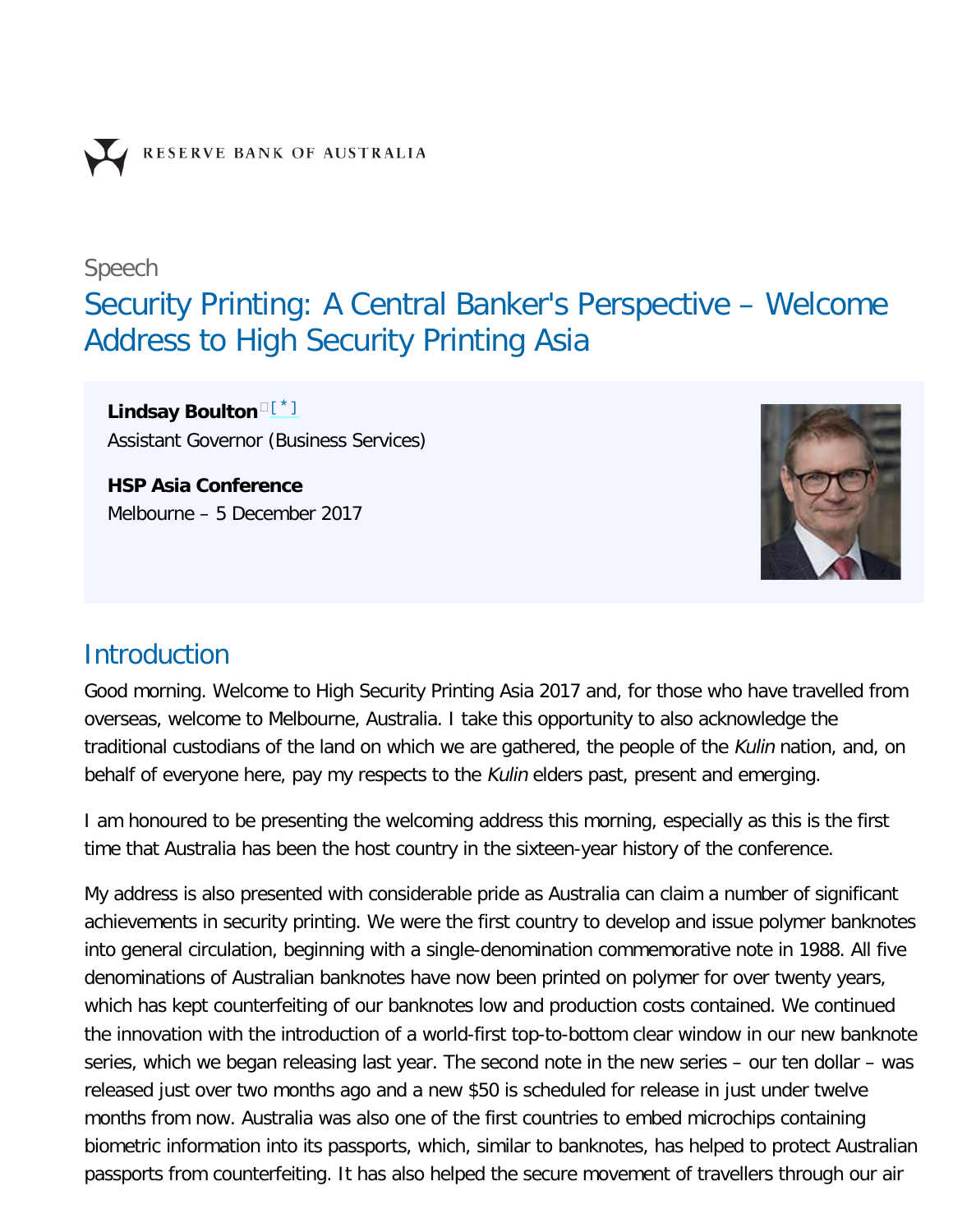and sea ports.

I would like to open the conference with some general observations on developments in the security printing industry in recent years as well some thoughts on the industry's outlook. You won't be surprised that most of my comments will focus on the banknote segment of the industry given my central bank background. I will, of course, also focus on the Asian region, not just because this is the Asian part of the High Security Printing conference series but because this region represents approximately half of the global high security printing market and is around four times larger than the industry's next largest market region. What happens in this region is a significant representation of the industry's global performance.

Let me begin with some observations on developments in the market.

## Current State of Play

<span id="page-1-0"></span>The Asian market for high security printing has experienced generally healthy growth over the past decade. Driven by good economic performance, rising incomes and infrastructure modernisation across many parts of the region, the high security printing market, as measured by the value of production, has experienced average annual growth of around 6½ per cent.  $\sqrt{11}$  That said, rates of growth have been declining, albeit from a high base. From an annual increase of around 11 per cent at the turn of this decade, the market grew by an estimated 5½ per cent around the middle of the decade. Almost all segments, including payment card printing, have experienced slowing rates of growth, with the cheque printing segment reporting outright falls in the value of output.

Factors specific to the different market segments have, no doubt, contributed to the slower overall growth rates. However, the factor common to most market segments is the displacement of traditional printing methods by emerging digital technologies. This is both reducing production costs for existing producers through more efficient printing methods and introducing lower cost alternatives to traditionally printed high security products. The most obvious example is the growing use of mobile payment devices and digital wallets as alternatives to using traditionally printed instruments for making consumer payments.

Two segments of the market in Asia have, however, appeared to have moved against the trend of generally lower rates of growth in the value of production. One of these is ticket printing and is attributed to general upgrades in public transport infrastructure. That said, it is expected that growth in this segment will slow in the next few years as transport operators in Asia migrate from proprietary ticketing systems to more sophisticated arrangements, such as 'open-loop systems', in which value information for travel purposes is contained on the chips of consumers' existing payment cards, and digital tickets are available for use from consumers' mobile devices.

Interestingly, the other segment is banknote production. Over the past decade, the value of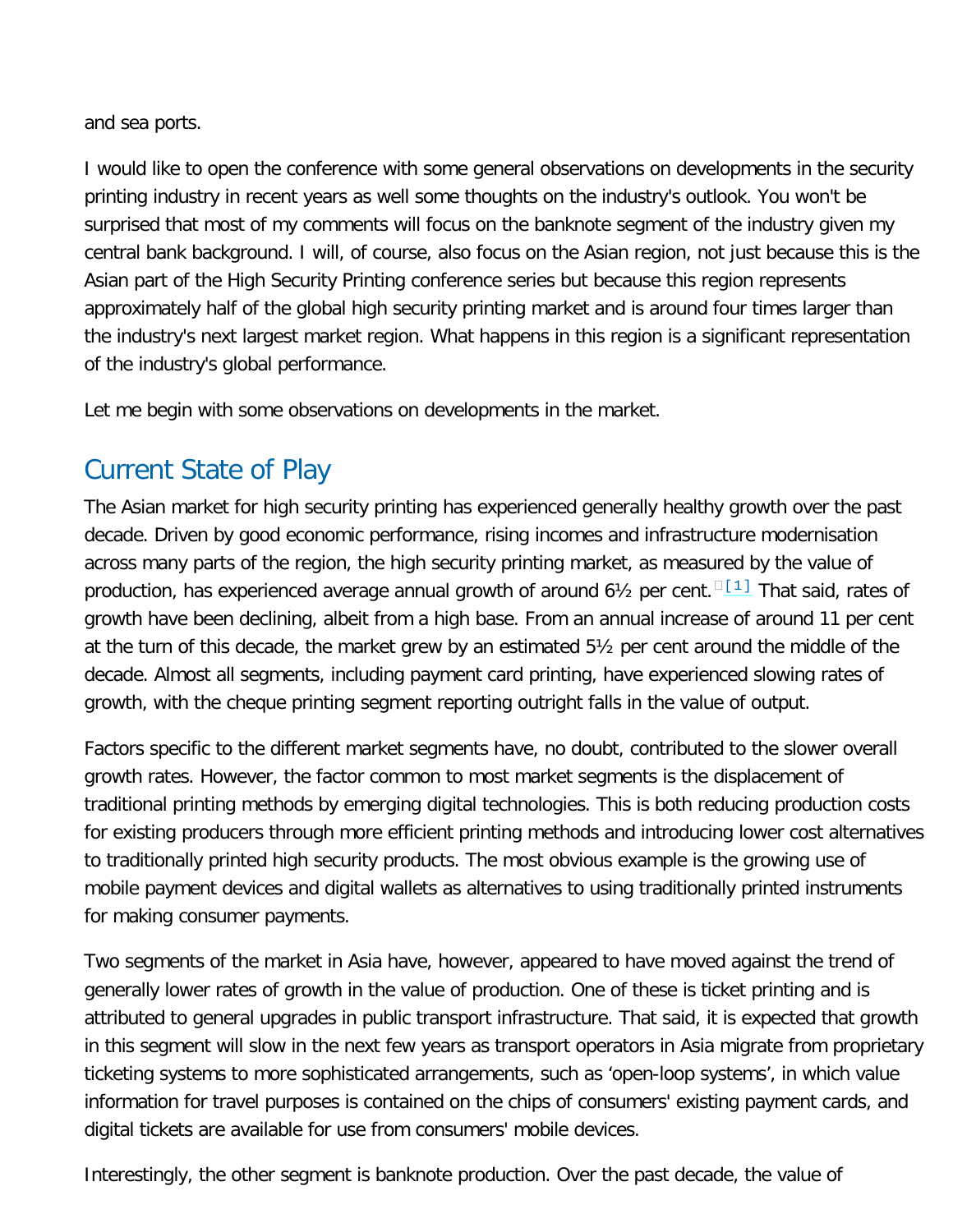banknote production in Asia has grown from around 4 per cent per year to around 5½ per cent in 2016. Although a seemingly modest increase over the period, it is significant because this segment comprises around 40 per cent of the high security printing market in Asia. It is also significant because it is occurring at the same time as the growth in production volumes of banknotes is slowing, primarily, as I mentioned, in response to the take-up of electronic and digital platforms for making payments. In the past 12 months, the volume of banknotes produced in the Asian region has risen by just 2 per cent compared with the average annual growth rate of around 5 per cent since the start of this decade. <sup>[\[2\]](#page-6-2)</sup>

<span id="page-2-0"></span>Increasing growth in the value of production at the same time that growth in production volumes is slowing means, of course, that banknote prices are rising. Put differently, central banks, as wholesalers in the banknote market, are paying proportionately higher prices for finished banknotes than they have in previous years. Furthermore, the higher price is compensating printers and other input suppliers, as producers in the market, for generally slower growth in production orders.

My observation is that growth in banknote prices reflects, in part, a demand by central banks for banknotes to be printed on more durable substrates and for banknotes to have more sophisticated security features to protect against counterfeit attack. This can be seen in the increasing take-up of technologies to improve the durability of banknotes, such as polymer and polymer-composite substrates, as well as varnishes as a protective banknote overcoat. It can also be seen in the increased use of added security features such as optically variable devices – that is, foils and features that change colour and shape as the banknote is tilted. Many of these features come at premium prices compared with traditional inputs to banknote production. This is not a development unique to the Asian market but is also evident in other regions, most notably Europe and parts of North America.

Two strategies underlie the demand for more expensive substrates and security features, strategies that reinforce each other.

The first is that, as the growth in production volumes declines, central banks are having their banknotes printed on more durable substrates in order to extend banknote life in circulation and, thereby, reduce medium- to long-term printing costs. Industry estimates suggest that banknotes printed on polymer substrates, for example, cost twice as much to produce as paper banknotes, but last three to four times longer. This was certainly Australia's experience in the late 1990s, the first few years of printing our banknotes on polymer. Recent estimates suggest that the Australian \$5 banknote – our lowest denomination banknote – has a median life of around 3½ years while our largest circulation note by volume – the \$50 – has a median life of around 10 years.

The second strategy is that central banks are having more sophisticated security features added to protect banknotes partly because the technology available to counterfeiters is improving and partly because the banknotes are staying in circulation for longer. In other words, banknotes are being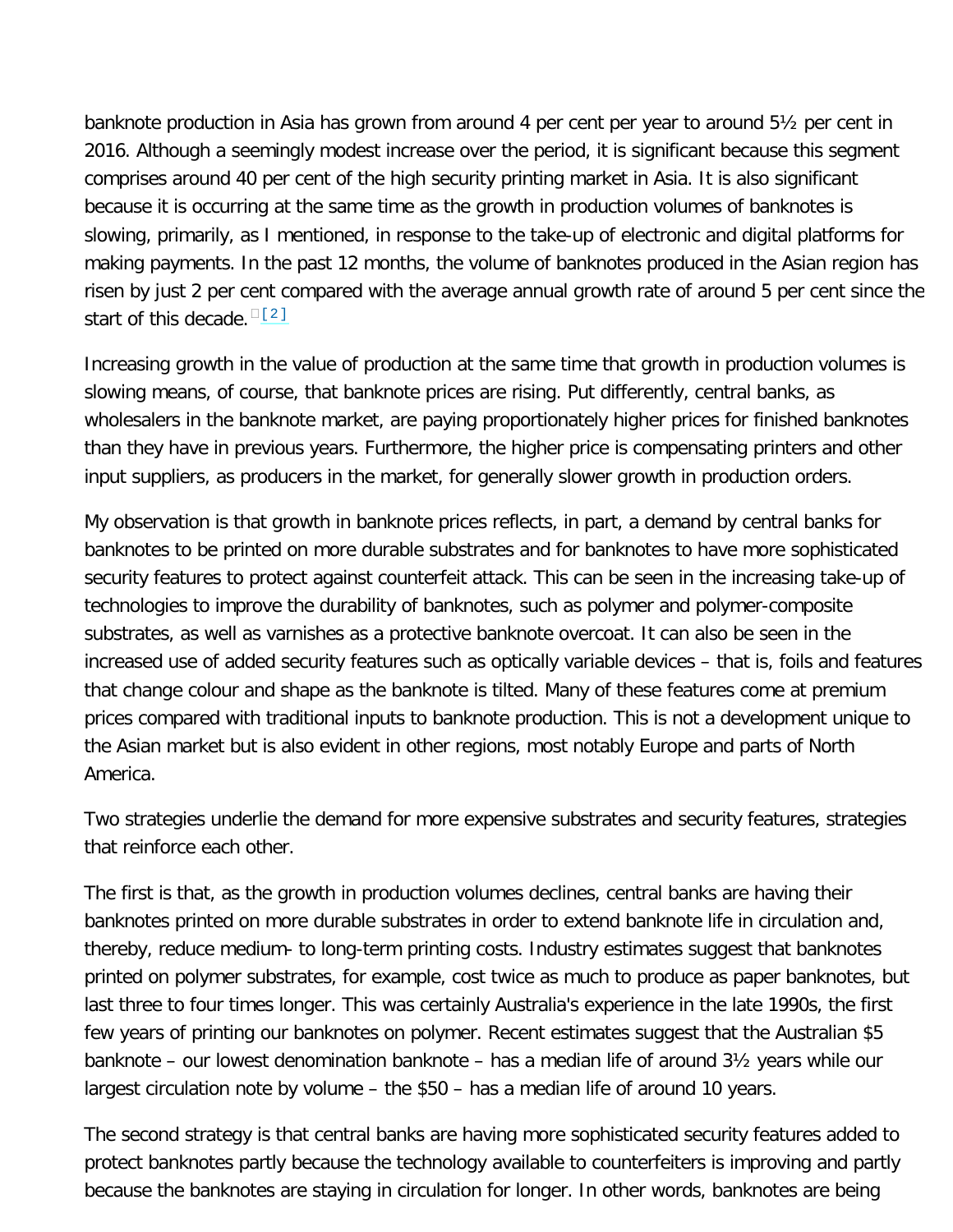printed with advanced security features to protect against current sophisticated counterfeiting techniques as well as as-yet unspecified and unknown techniques that may become available to counterfeiters over longer periods in which the banknotes are likely to be circulating.

### Future State of Play

The obvious question arising from these observations is: will the current state of play continue? I would like to offer some thoughts on the future state of play, focusing, again, on the banknote segment of the market.

It almost goes without saying that the outlook for banknote printing depends on the future demand for cash. There are different views on this topic, including the view that physical cash has only a finite future. I won't summarise the various views other than to say that we cannot ignore the possibility that the use of physical cash in many countries may disappear at some stage. That said, the common view seems to be that the future state – certainly in the foreseeable future – is likely in most countries to be one of relatively less cash rather than cashless. That is, cash use may decline to a level that reflects a base demand in the community for the specific characteristics that physical banknotes provide.

Whatever the endpoint – less cash or cashless – the journey is likely to be a steady walk rather than a quick sprint. There are several reasons for this, but two, in particular, stand out.

#### The demand for cash

<span id="page-3-0"></span>The first is that, despite its declining use in transactions, the overall demand for cash in many countries is continuing to expand. In the past few years, the median annual growth in currency in circulation across International Monetary Fund (IMF) countries was just under 9 per cent. [13] Similar annual growth was recorded for countries participating in the Pacific Rim Banknote Conference, which includes China, Korea, the Philippines, Australia and a number of other Asian countries as well as Canada and the United States.  $\frac{\square 14]}{}$  In most of these countries, including Australia, the ratio of currency in circulation to measures of national production is around its highest for several decades.

<span id="page-3-1"></span>Underlying the expansion is a shift in overall demand towards holding cash for non-transactional reasons, such as a store of wealth and as a precautionary balance. Even so, the use of cash for transactions purposes is still growing in most countries, albeit at a slower pace. There is, in fact, only one country in the world – Sweden – where the transaction demand for cash is in retreat. This is because cash transactions, despite losing prominence to non-cash payment methods, still offer features that people find desirable – they are anonymous, exchange and settlement is instantaneous, and they are made in a liability of the central bank, which gives people confidence in the value of their exchange. Furthermore, cash transactions can be made when non-cash payments systems are unavailable, not operating, or are relatively expensive to use compared with using cash.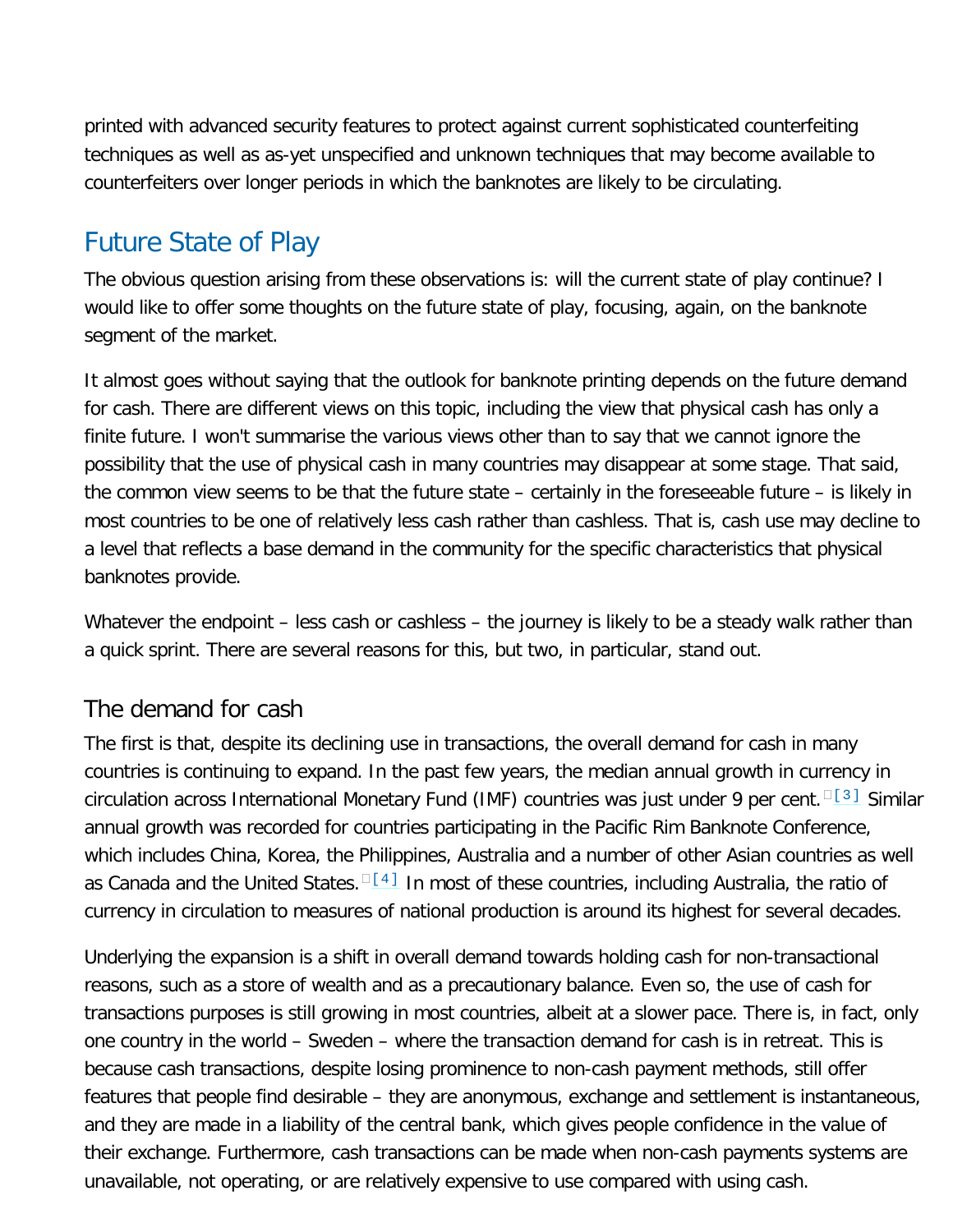The key point is that, whatever the underlying causes, there is a degree of resilience in the demand for cash. Arguably, the resilience is strongest in the Asian region because of the region's large population. In China, the world's most populous country, growth in currency in circulation has averaged around 5 per cent annually over the past four years even though the country has, at the same time, experienced a dramatic shift to electronic forms of payment – more dramatic, in fact, than in most other countries. Correspondingly, China's annual demand for banknote substrate is around 30,000 tonnes, some 30 per cent of annual global substrate demand. The picture is broadly the same in India and Indonesia, where strong cultural factors also underpin the demand for cash. Together, China, India and Indonesia, make up an estimated 55 per cent of global consumption of banknote substrate. [51]

<span id="page-4-0"></span>By any measure, it is reasonable to assume that the momentum behind banknote demand in these countries alone will take some time to reverse direction.

### Investment in physical cash infrastructure

The second reason to believe that the journey will take a while is that central banks are continuing to invest in banknote infrastructure. Based on my own quick survey, there are 22 central banks currently upgrading their banknotes or, at least, have done so in the past few years. A slightly larger number of central banks – 23 – are underway with or have recently completed upgrading their printing and/or banknote processing centres. China, Hong Kong, India, Malaysia, and the Philippines as well as Canada and the United States feature in the group of countries upgrading their printing and processing operations. Australia features in both groups. As I mentioned earlier, we are upgrading our banknotes with more sophisticated security features. We are also in the final stages of fitting out a recently completed storage facility with automated banknote processing equipment. The facility – which is several kilometres north of Melbourne's CBD – will more than double our existing storage capacity and increase our processing capacity by around 50 per cent.

Expenditures on printing equipment, secure storage and processing are significant investments. It is difficult to get precise numbers in every case but, extrapolating on a few reported figures, the total investment in printing and processing across the 23 central banks I identified in my survey amounts to an estimated \$4¼ billion (US\$3½ billion).

The key point is that all of these central banks could not have got the investment decision wrong. Even if the endpoint is that our communities will be using much less cash, investments in new printing and automated processing equipment will serve to keep production and processing costs down as this happens. Either way, the size of the investment decisions by central banks in banknote infrastructure are based on central banks being in a position to continue managing the use of physical cash for some time.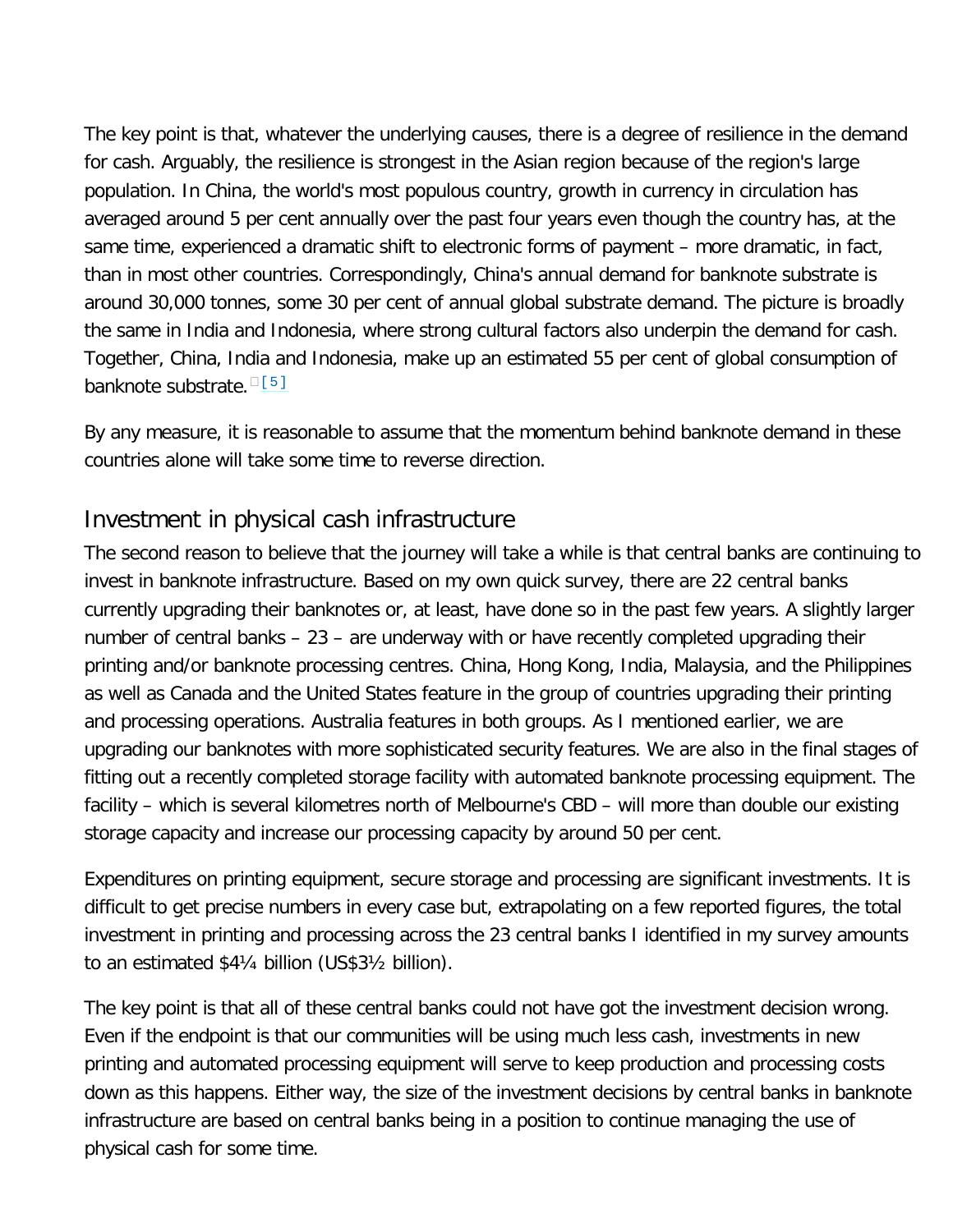## Bringing It All Together

Pulling these thoughts together, the prospect that the decline in the use of banknotes is likely to be gradual, particularly in this region of the world, is good news for the high security printing industry, of course, at least as far as printing banknotes is concerned. It suggests that the demand of central banks in recent years for banknotes to be printed on more durable substrates and with more sophisticated security features is likely to continue.

This good news, however, is not without qualification. It would be unrealistic to believe that central banks will keep paying increasingly higher unit prices for banknotes. Underlying the demand for longer lasting substrates and new, automated cash processing centres is a desire to manage the costs of the banknote lifecycle more finely over the medium to long term. They will want substrates and security features at competitive prices. They may also change strategies. It is possible, as the use of physical cash declines and technology advances, that central banks will find it strategically better to shift to making small but regular changes to banknote design and functionality rather than large, decades-apart upgrades to a full banknote series. They will also want access to detailed data about the performance of various banknote features at various stages of the banknote life cycle, allowing them to finely manage their investment in banknote durability and security against the uncertainty of future banknote demand. This may mean that awarding contracts to design and print a new single-denomination banknote or a complete new series may become less common. It may, instead, become more common to award contracts to print a single new feature and incorporate it into an existing banknote design.

If banknotes are staying longer in the hands of the public, it seems likely, too, that central banks will require the notes to have security features that are more overt. That is, security that can be easily seen by looking at the note or by easily scanning a banknote with a smart phone. Banknotes presently have a roughly balanced mix of overt and covert security features.

So there are opportunities and challenges ahead for the high security printing industry. Both seem more acute in the Asian region because of its large population and cultural connection to using physical cash. That is why this conference is important and timely. It is an opportunity to share experiences, consider new technologies and techniques, and, with the benefit of these, discuss and plan strategy for the changes that are likely to occur over the next decade. I encourage you to make the most of this opportunity over the next few days and I look forward to talking with you and sharing ideas and thoughts. I would also encourage you to take in the Melbourne atmosphere. The city has a well-earned reputation for creativity. As always, creativity will be important in order take the opportunities ahead in the high security printing industry.

Once again, welcome.